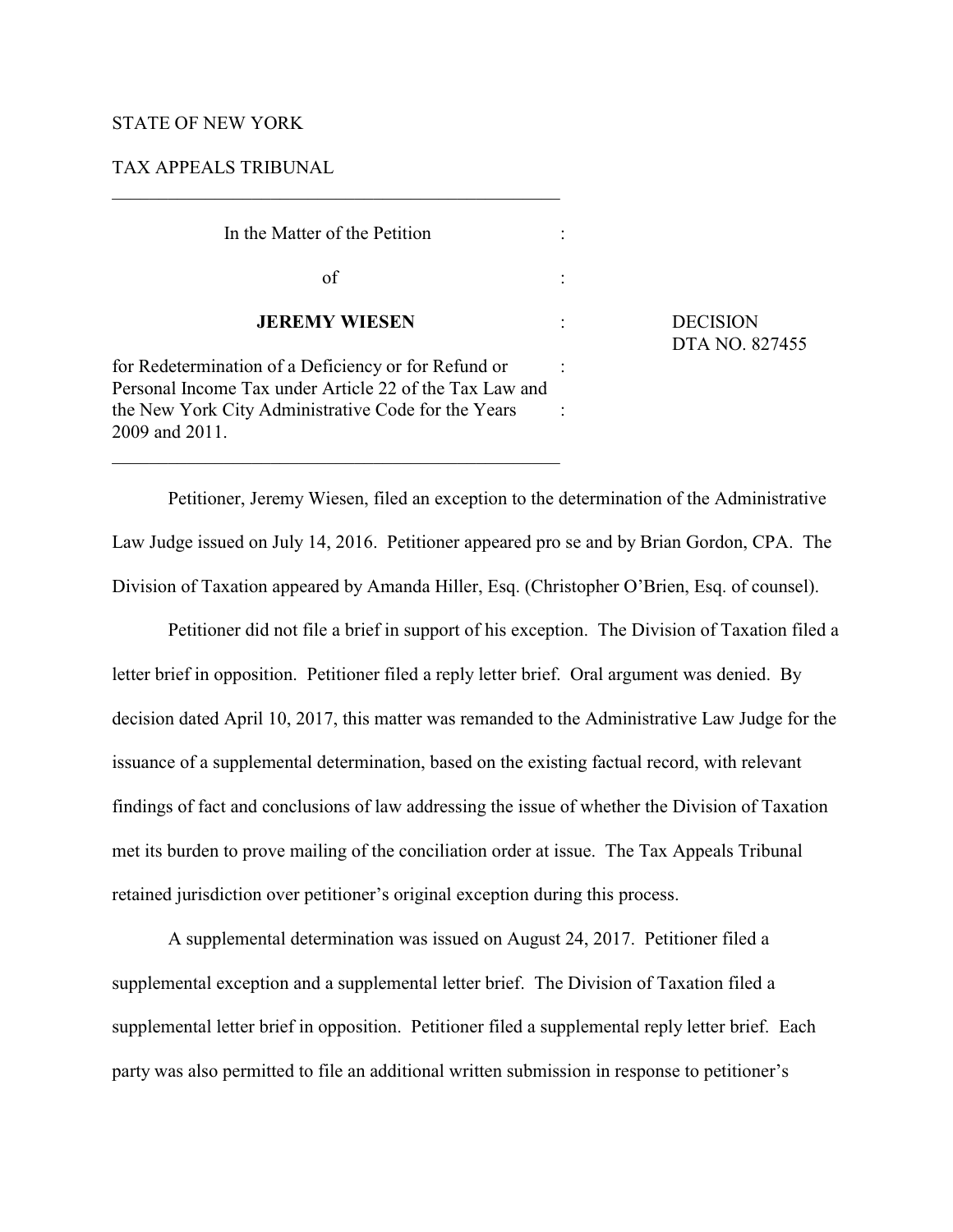request that this Tribunal consider a document that was not in evidence before the Administrative Law Judge. The six-month period for the issuance of this decision began on March 30, 2018, the date that the last such additional submission was received.

After reviewing the entire record in this matter, the Tax Appeals Tribunal renders the following decision.

#### *ISSUE*

Whether the petition in this matter is properly subject to dismissal.

# *FINDINGS OF FACT*

We find the facts as determined by the Administrative Law Judge in the supplemental determination, except that we have modified finding of fact 4 to more fully reflect the record. As so modified, those facts are set forth below.

1. Petitioner, Jeremy Wiesen, filed a petition with the Division of Tax Appeals on

January 26, 2016. Attached to the petition were a conciliation order (CMS number 265328) dated October 2, 2015, a one-page letter from petitioner dated January 25, 2016, and a one-page letter from Jack B. Goldhaber, CPA, dated January 25, 2016.

2. The conciliation order sustained a notice of deficiency, number L-042253882, dated December 5, 2014, that was issued to petitioner for the tax years 2009 and  $2011$ .<sup>1</sup>

3. In his letter attached to his petition, petitioner acknowledged that he missed the deadline for the timely filing of his petition. Petitioner asserts that he has relied on his accountant for over 30 years and his accountant was out of the country during the months leading

 $1$  The record does not contain a complete copy of the notice of deficiency (assessment ID L-042253882). Both petitioner and the Division of Taxation have offered an incomplete copy of the notice of deficiency in their filings with the Division of Tax Appeals. Both such incomplete copies show a deficiency for 2009. The conciliation order, however, indicates that petitioner's request involves assessment L-042253882 and tax years 2009 and 2011.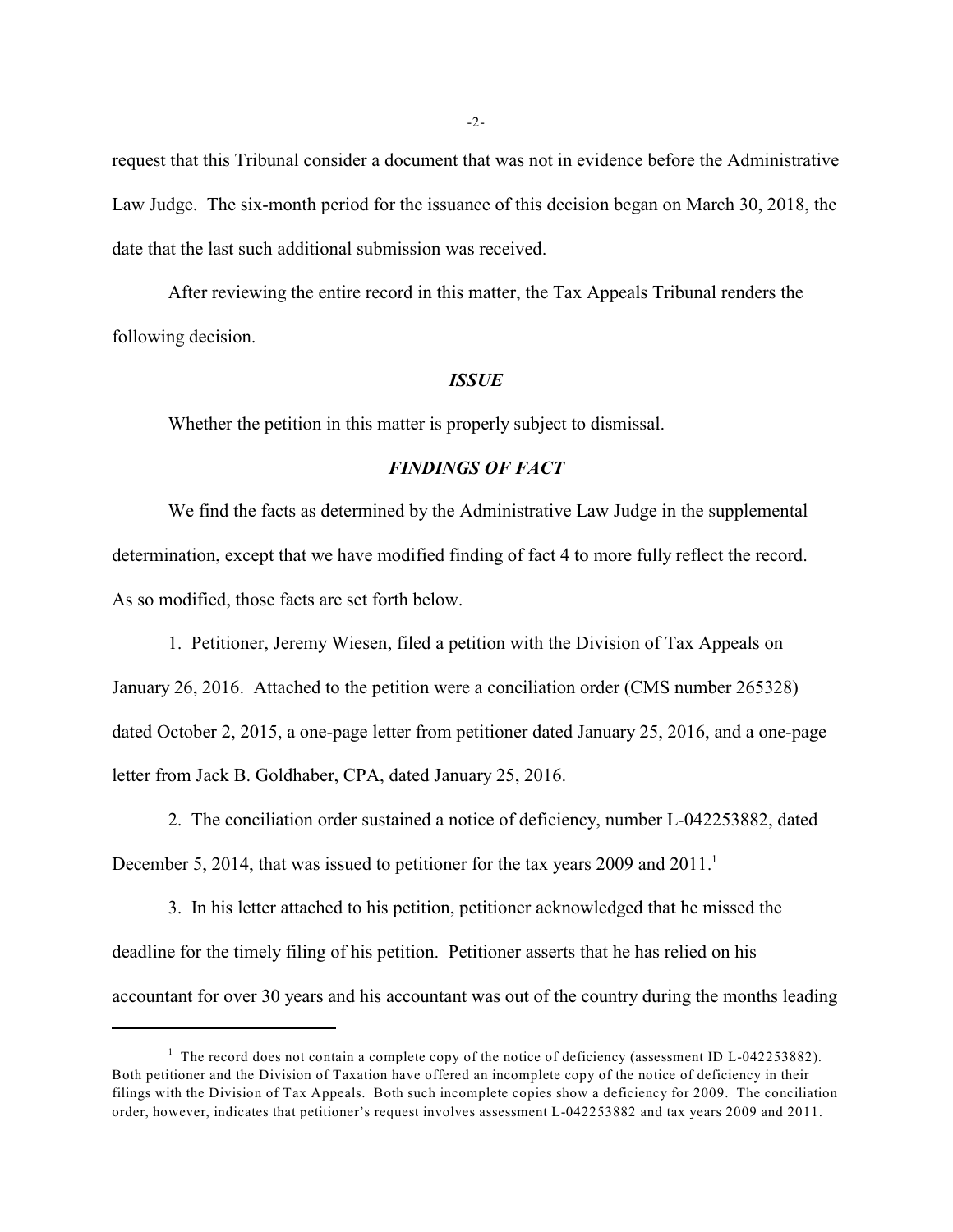up to the deadline for petitioning the conciliation order issued to him. Additionally, there is a one-page letter from his accountant, which sets forth the weeks he was out of the country.

4. On February 26, 2016, the Division of Tax Appeals issued to petitioner a notice of intent to dismiss petition. The notice of intent advised that the petition was subject to dismissal on the basis that:

"Pursuant to  $\S 170(3-a)(e)$ , the Division of Tax Appeals lacks jurisdiction to consider the merits of a petition filed in excess of ninety (90) days following the issuance of a BCMS conciliation order.

In this case, the conciliation order, CMS No. 265328, was issued to petitioner on October 2, 2015. However, the petition in this matter was not filed with the Division of Tax Appeals until January 26, 2016, or one hundred and sixteen (116) days later."

5. In petitioner's response to the notice of intent to dismiss petition, he argues that the Division of Tax Appeals should exercise its jurisdiction to review the notice of intent to dismiss if it believes there is a justifiable excuse. Petitioner requests that the two letters attached to his petition be considered in "waiving [his] failure to meet the petition deadline." Additionally, petitioner argues the substantive issues underlying the issuance of the notice of deficiency.

6. The Division of Taxation (Division) submitted an affidavit of the Division's attorney, which referenced the attached affidavits of two Division employees, Robert Farrelly, Assistant Supervisor of Tax Conferences of the Bureau of Conciliation and Mediation Services (BCMS) and Bruce Peltier, a supervisor since 1999 and currently the Principal Mail and Supply Clerk in the Division's mail room, along with their respective attached supporting exhibits in response to the notice of intent to dismiss.

7. The affidavit of Robert Farrelly, dated March 29, 2016, sets forth the Division's general procedure for preparing and mailing conciliation orders. This procedure culminates in the mailing of orders by the United States Postal Service (USPS) certified mail and confirmation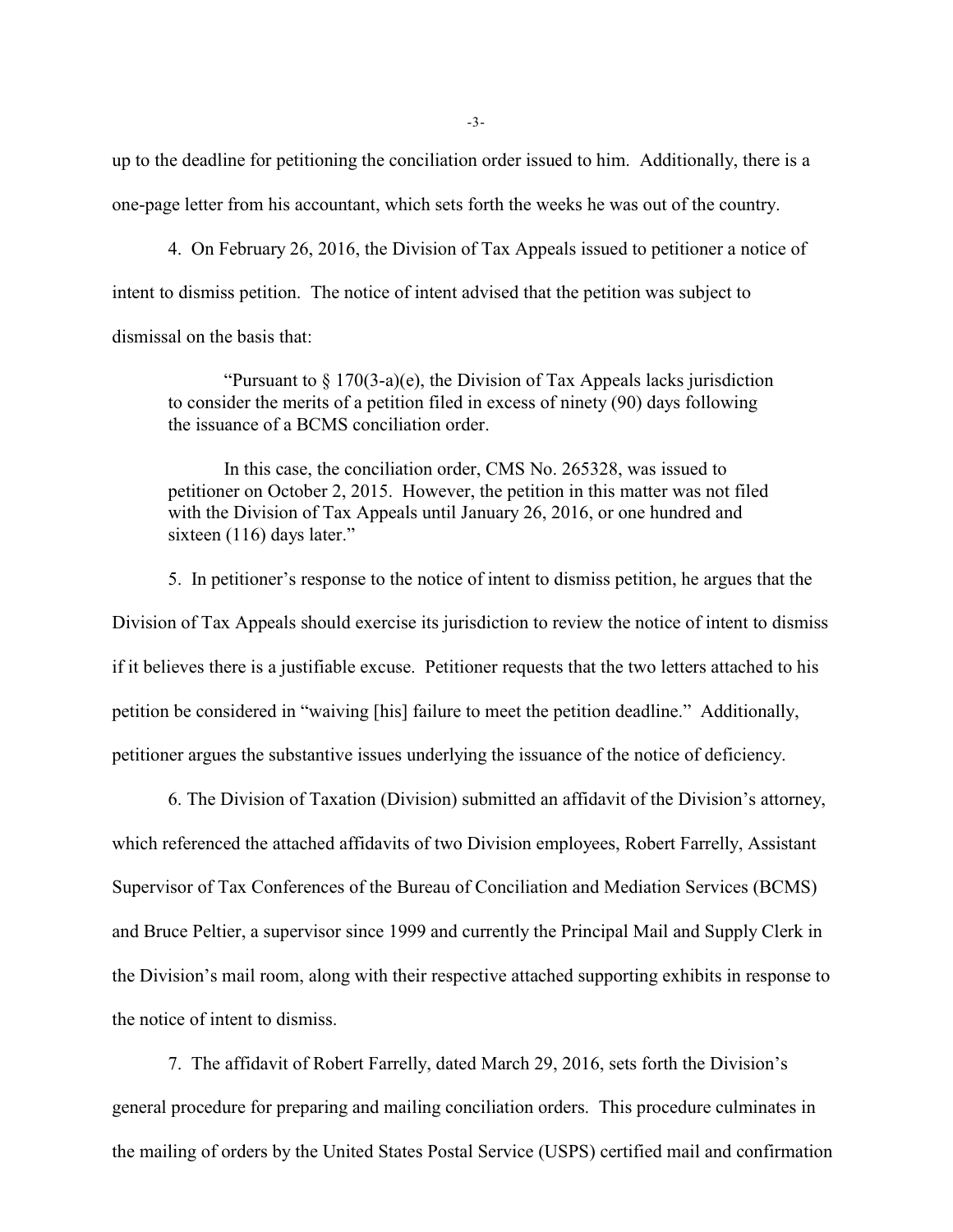of the mailing through BCMS's receipt of a postmarked copy of the "Certified Record for Presort Mail - BCMS Cert Letter" (CMR).

8. In order to commence this procedure, the BCMS Data Management Services Unit prepares the conciliation order and accompanying cover letter, predated with the intended date of mailing, and forwards both to the conciliation conferee for signature, who, in turn, forwards the order and cover letter to a BCMS clerk assigned to process the conciliation orders.

9. Next, the name, mailing address, order date, and BCMS number for each conciliation order to be issued are electronically sent to the Division's Advanced Function Printing Unit (AFP Unit). For each mailing, the AFP Unit assigns a certified control number and produces a cover sheet indicating the BCMS return address, date of mailing, taxpayer's name, mailing address, certified control number, and certified control number bar code.

10. The AFP Unit also produces a computer-generated CMR. The CMR is a listing of taxpayers and representatives to whom conciliation orders are sent by certified mail on a particular day. The certified control numbers are recorded on the CMR under the heading "Certified No." The BCMS numbers are recorded on the CMR under the heading "Reference No." and are preceded by three zeros. The AFP Unit prints the CMR and cover sheets using a printer located in BCMS, and then these documents are delivered to the BCMS clerk assigned to process conciliation orders.

11. The clerk, as part of his or her regular duties, associates and combines each individual and matching conciliation order, cover sheet and cover letter. The clerk then verifies the names and addresses of the relevant taxpayers and representatives using the information listed on the CMR and the appropriate cover sheet. Next, the clerk folds and places the cover sheet, cover

-4-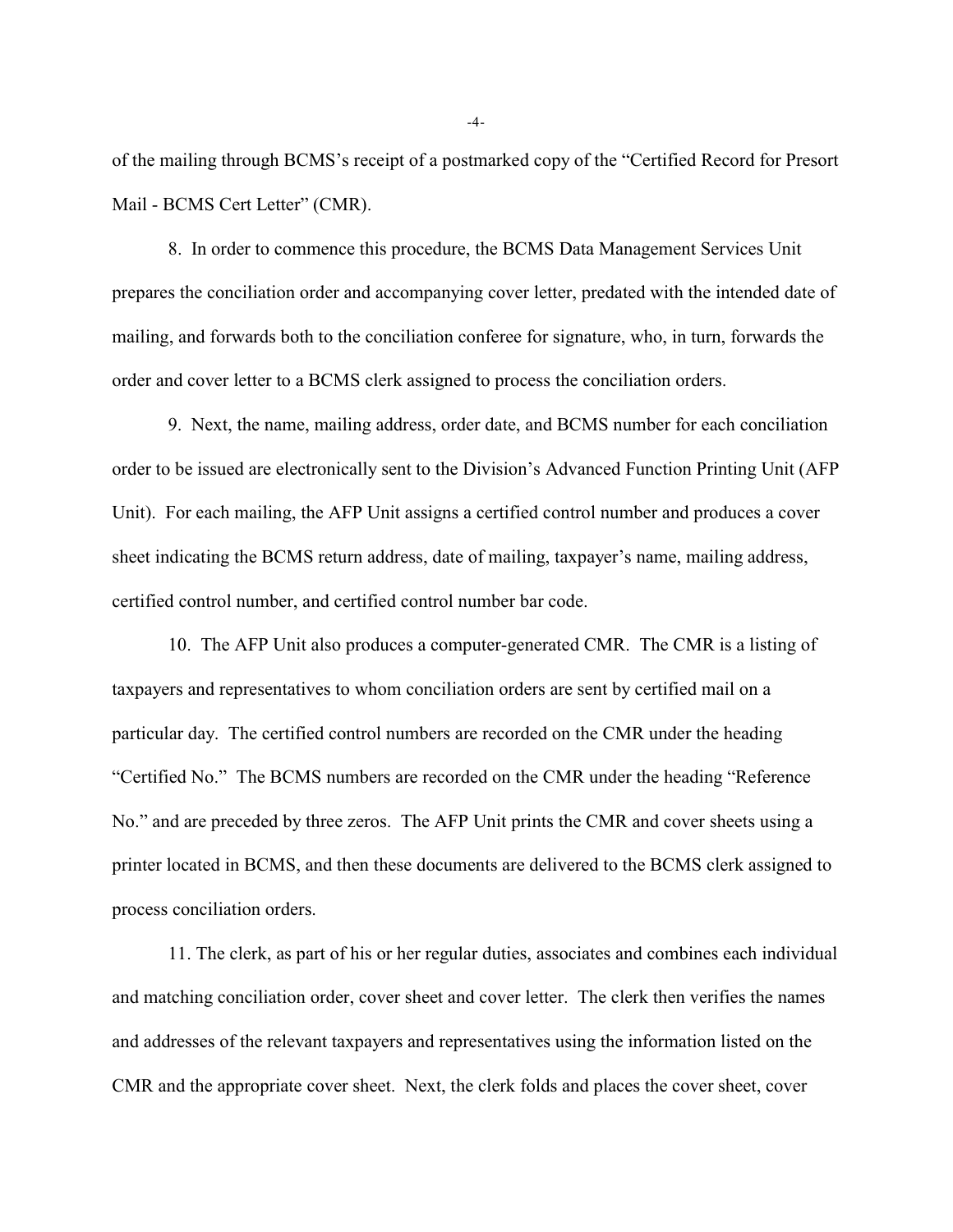letter, and conciliation order, in that order, into a three-windowed envelope where the BCMS return address, certified control number, bar code, and name and address of the taxpayer appear.

12. The "Total Pieces and Amounts" is indicated on the last page of the CMR. Also on the last page of the CMR, the BCMS clerk stamps "Mailroom: Return Listing to: BCMS BLDG 9 RM 180 ATT: CONFERENCE UNIT."

13. The BCMS clerk also writes the date of mailing of the conciliation orders listed on the CMR at the top of the pages of the CMR. In this particular case, "10-2-15" is written in the upper right corner of pages one through five of the CMR. Each page of the CMR also contains a USPS postmark indicating the date of October 2, 2015.

14. The CMR, along with the cover sheets, cover letters, and conciliation orders, is picked up in BCMS by an employee of the Division's Mail Processing Center. The Division's Mail Processing Center employee delivers the CMR along with the envelopes containing the cover sheets, cover letters, and conciliation orders to the USPS.

15. Mr. Farrelly attested to the truth and accuracy of the five-page CMR relevant to this matter, which contains a list of the conciliation orders issued by the Division on October 2, 2015. This particular CMR lists computer-printed certified control numbers. Each such certified control number is assigned to an item of mail listed on the pages of the CMR. Specifically, corresponding to each listed certified control number is a reference or CMS number as well as the names and addresses of the addressees. There are no deletions from this list.

16. Information regarding the conciliation order relevant to this case is contained on page five of the CMR. Specifically, corresponding to certified control number 7104 1002 9730 0593 1558 is reference or CMS number 000265328, along with petitioner's name and a West Palm

-5-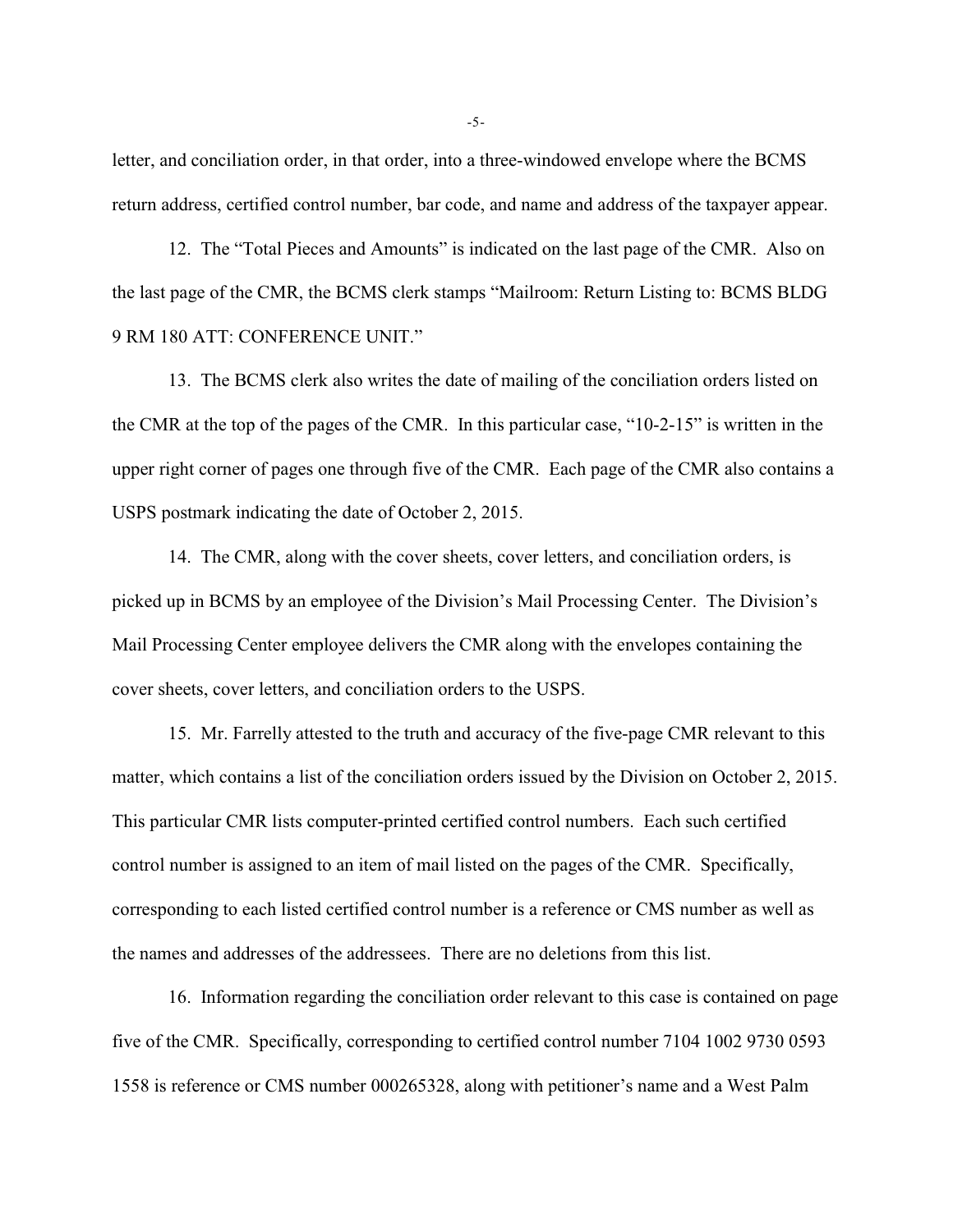Beach, Florida, address that is identical to petitioner's address contained on his request for BCMS conference.

17. The Division also submitted the affidavit of Bruce Peltier, dated March 31, 2016. This affidavit attests to the regular procedures followed by his staff in the ordinary course of business of delivering outgoing mail to branch offices of the USPS. Further, after a conciliation order is placed in the specifically designated "Outgoing Certified Mail" basket in the Mail Processing Center, a staff member weighs, seals, and places postage and fee amounts on each envelope. A clerk then counts the envelopes and verifies the names and certified control numbers against the information contained on the CMR. Thereafter, a staff member delivers the stamped envelopes to a branch of the USPS in Albany, New York. A postal employee then affixes a postmark and either his or her initials or signature to the CMR, thereby indicating receipt by USPS.

18. In this case, the postal employee affixed a postmark dated October 2, 2015 to, and also wrote his or her initials on, pages one through five of the CMR. The postal employee also wrote and circled the number "46" corresponding to the heading "Total Pieces and Amounts" as well as the preprinted number 46, contained on the fifth and last page of the CMR. The postal employee writes and circles the "Total Pieces and Amounts" number at the Division's specific request, and this is intended to indicate that all pieces of mail listed on the CMR were received at USPS, which, in this case, was 46.

19. Mr. Peltier's affidavit states that the CMR is the Division's record of receipt, by the USPS, for pieces of certified mail. In the ordinary course of business and pursuant to the practices and procedures of the Division's Mail Processing Center, the CMR is picked up at a

-6-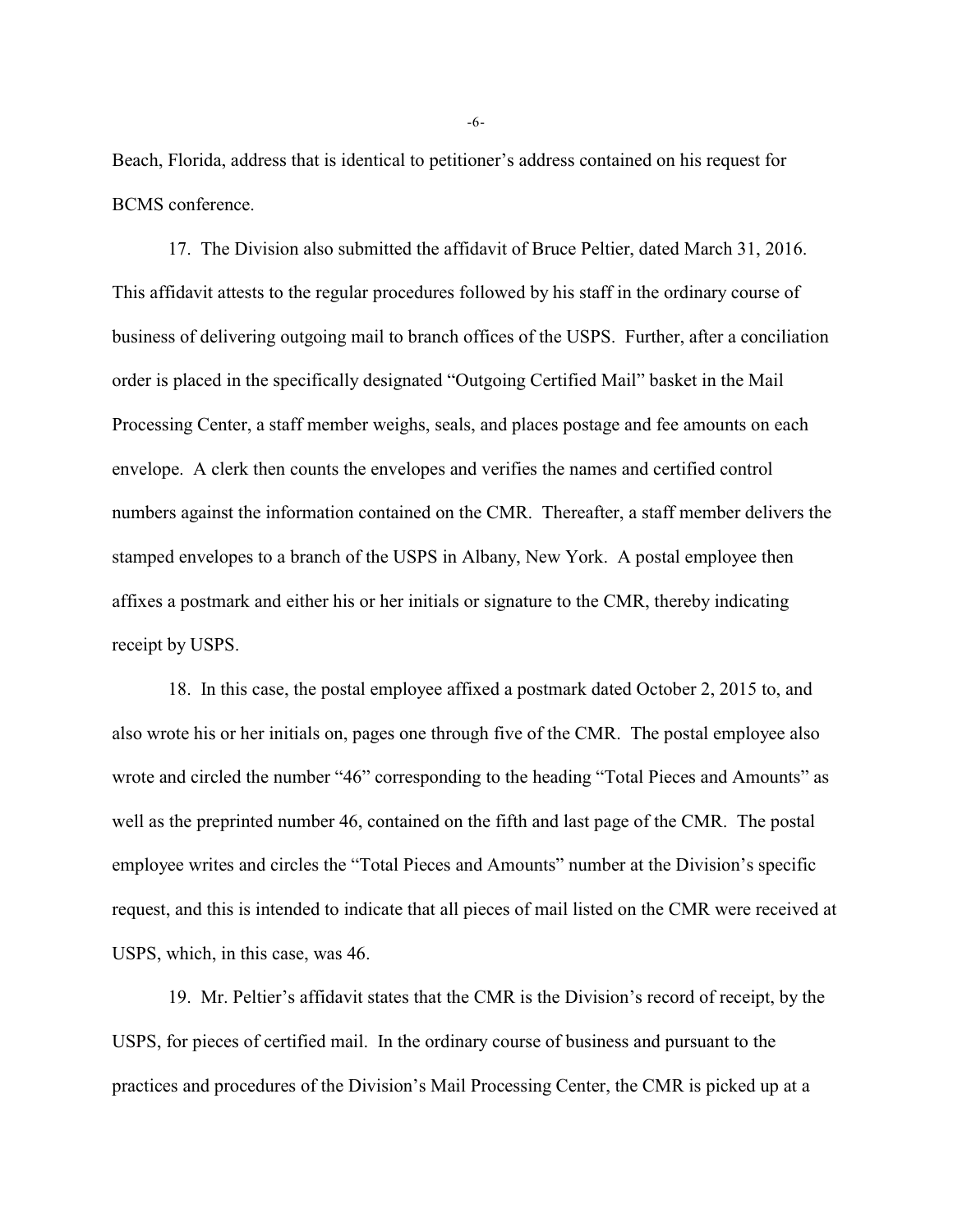relevant branch of the USPS by a member of Mr. Peltier's staff on the day following its initial delivery and is then delivered to the originating office, which, in this case, is BCMS. Additionally, the CMR is maintained by BCMS in the regular course of its business.

20. Based upon his review of Mr. Farrelly's affidavit, the exhibits attached thereto, and the CMR, Mr. Peltier avers that on October 2, 2015, an employee of the Mail Processing Center delivered an item of certified mail addressed to petitioner at his West Palm Beach, Florida, address to a branch of the USPS in Albany, New York, in a sealed postpaid envelope for delivery by certified mail. He also states that a member of his staff obtained a copy of the CMR delivered to and accepted by the USPS on October 2, 2015 for the records of BCMS. Mr. Peltier lastly asserts that the procedures described in this affidavit are the regular procedures followed by the Mail Processing Center in the ordinary course of business when handling items to be sent by certified mail, and that these procedures were followed in mailing the piece of certified mail to petitioner on October 2, 2015.

### *THE SUPPLEMENTAL DETERMINATION OF THE ADMINISTRATIVE LAW JUDGE*

The Administrative Law Judge found that the documents submitted by the Division established that the subject conciliation order was properly mailed to petitioner at his last known address using certified USPS mail on October 2, 2015, as claimed. Accordingly, the Administrative Law Judge concluded that the petition in this matter, filed on January 26, 2016, or 116 days later, was late-filed and must be dismissed.

## *ARGUMENTS ON EXCEPTION*

Petitioner concedes that his petition was late-filed. He continues to assert that his long-time accountant was out of the country at the time his petition was due. Petitioner requests

-7-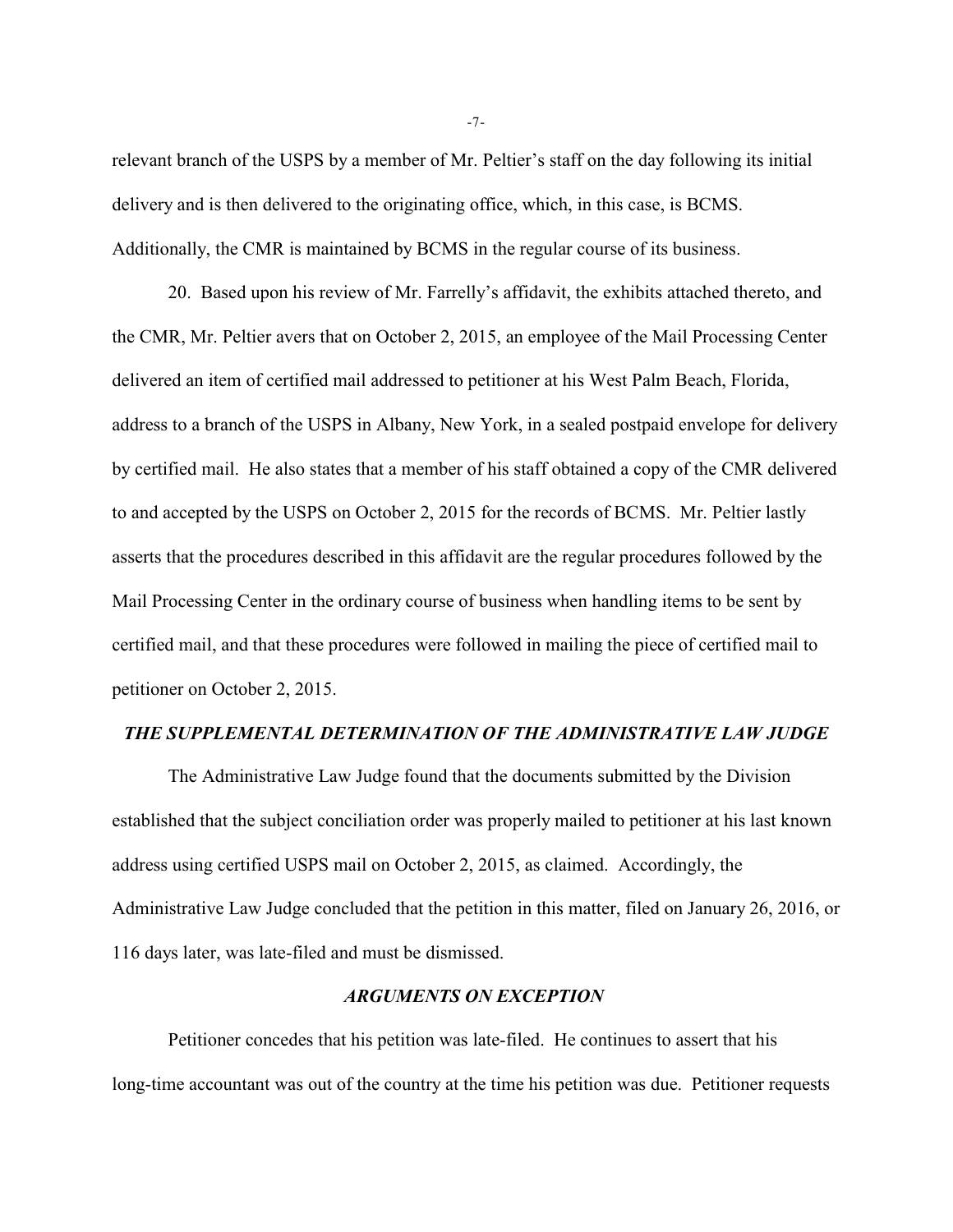that this Tribunal excuse his late filing and consider his substantive claims, which he argues in some detail.

The Division contends that the Administrative Law Judge properly dismissed the petition as untimely.

#### *OPINION*

 The jurisdictional question presented in this matter arises from the Division of Tax Appeals' issuance of a notice of intent to dismiss petition pursuant to 20 NYCRR 3000.9 (a) (4). The standard of review for such a notice is the same as that for a summary determination motion (*Matter of Victory Bagel Time*, Tax Appeals Tribunal, September 13, 2012). That is, such a motion "shall be granted if, upon all the papers and proof submitted, the administrative law judge finds that it has been established sufficiently that no material and triable issue of fact is presented  $\ldots$  " (20 NYCRR 3000.9 [b] [1]).

"The proponent of a summary judgment [or summary determination] motion must make a prima facie showing of entitlement to judgment as a matter of law, tendering sufficient evidence to eliminate any material issues of fact from the case (citations omitted)" (*Winegrad v New York Univ. Med. Ctr.*, 64 NY2d 851, 853 [1985]).

In contrast, the opponent of such a motion "must . . . produce 'evidentiary proof in admissible form sufficient to require a trial of material questions of fact on which he rests his claim,' and 'mere conclusions, expressions of hope or unsubstantiated allegations or assertions are insufficient"" (*Whelan By Whelan v GTE Sylvania*, 182 AD2d 446, 449 [1<sup>st</sup> Dept 1992] *citing Zuckerman v City of New York*, 49 NY2d 557, 562 [1980]).

Where, as here, the timeliness of a taxpayer's petition is in question, the initial inquiry is

-8-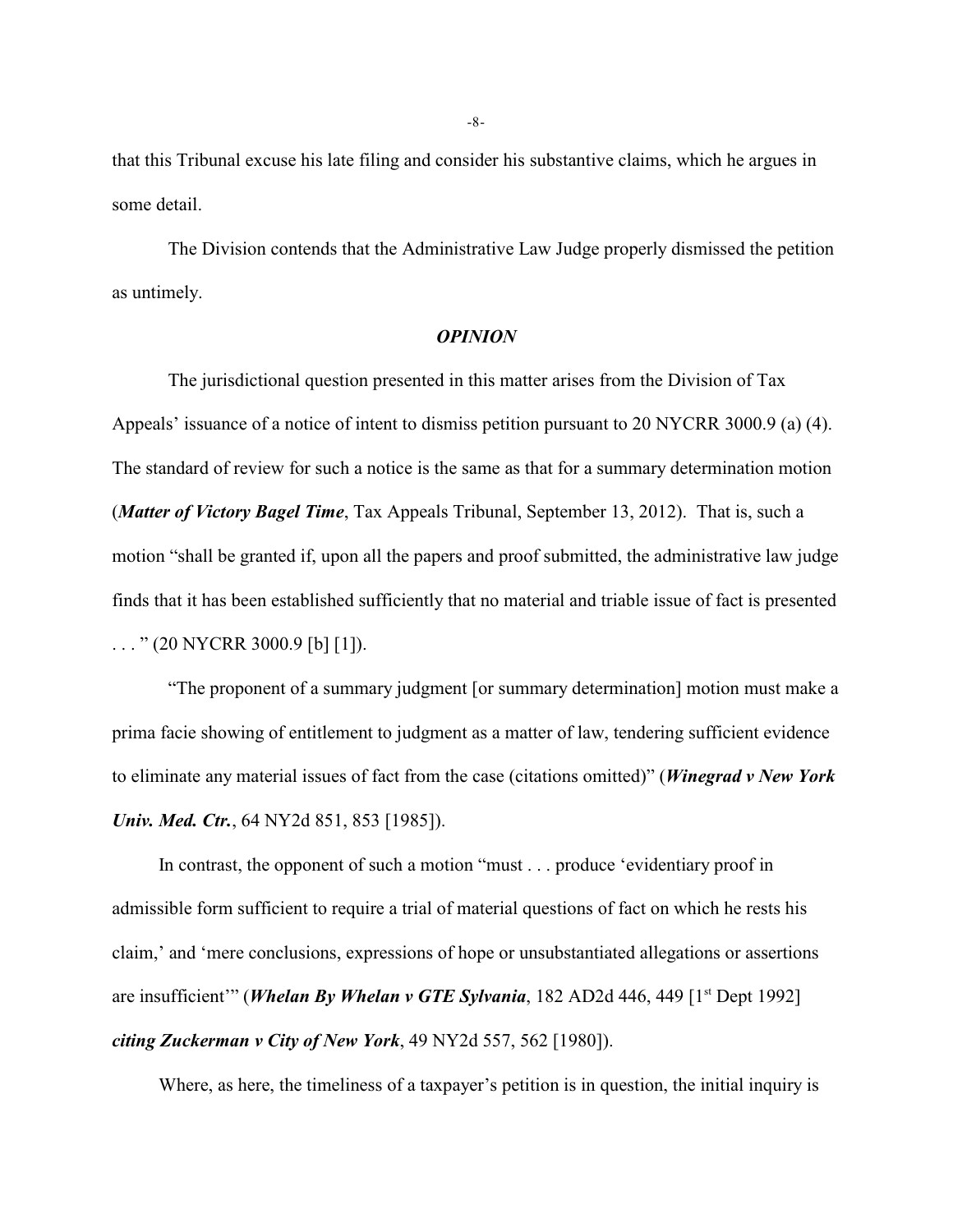whether the Division has met its burden of demonstrating the date and fact of mailing of the relevant statutory notice, by certified or registered mail, to the taxpayer's last known address (*see Matter of Katz*, Tax Appeals Tribunal, November 14, 1991). This means that the Division must show proof of a standard mailing procedure and proof that such procedure was followed in the particular instance in question (*see Matter of New York City Billionaires Constr. Corp.*, Tax Appeals Tribunal, October 20, 2011). The Division may meet this burden by "producing affidavits from individuals with the requisite knowledge of mailing procedures and a properly completed CMR (citations omitted)" (*Matter of Balan*, Tax Appeals Tribunal, October 27, 2016).

We agree with the Administrative Law Judge's finding that the Division has established the existence of a standard mailing procedure through the affidavits of Mr. Farrelly and Mr. Peltier, Division employees involved in and possessing knowledge of the process of generating and issuing conciliation orders during the relevant period. We also agree with the Administrative Law Judge's finding that the CMR in the present matter has been properly completed and therefore constitutes highly probative evidence of both the date and fact of mailing (*see e.g. Matter of Modica*, Tax Appeals Tribunal, October 1, 2015). Additionally, we agree with the Administrative Law Judge's conclusion that the Division properly used petitioner's last known address in mailing the conciliation order to petitioner on October 2, 2015 (*see* finding of fact 16). We thus conclude, as did the Administrative Law Judge, that the Division has met its burden to show that the conciliation order at issue was properly mailed to petitioner on October 2, 2015.

 With exceptions not relevant here, a taxpayer has 90 days from the date of issuance of a conciliation order to further contest a statutory notice by filing a petition with the Division of Tax

-9-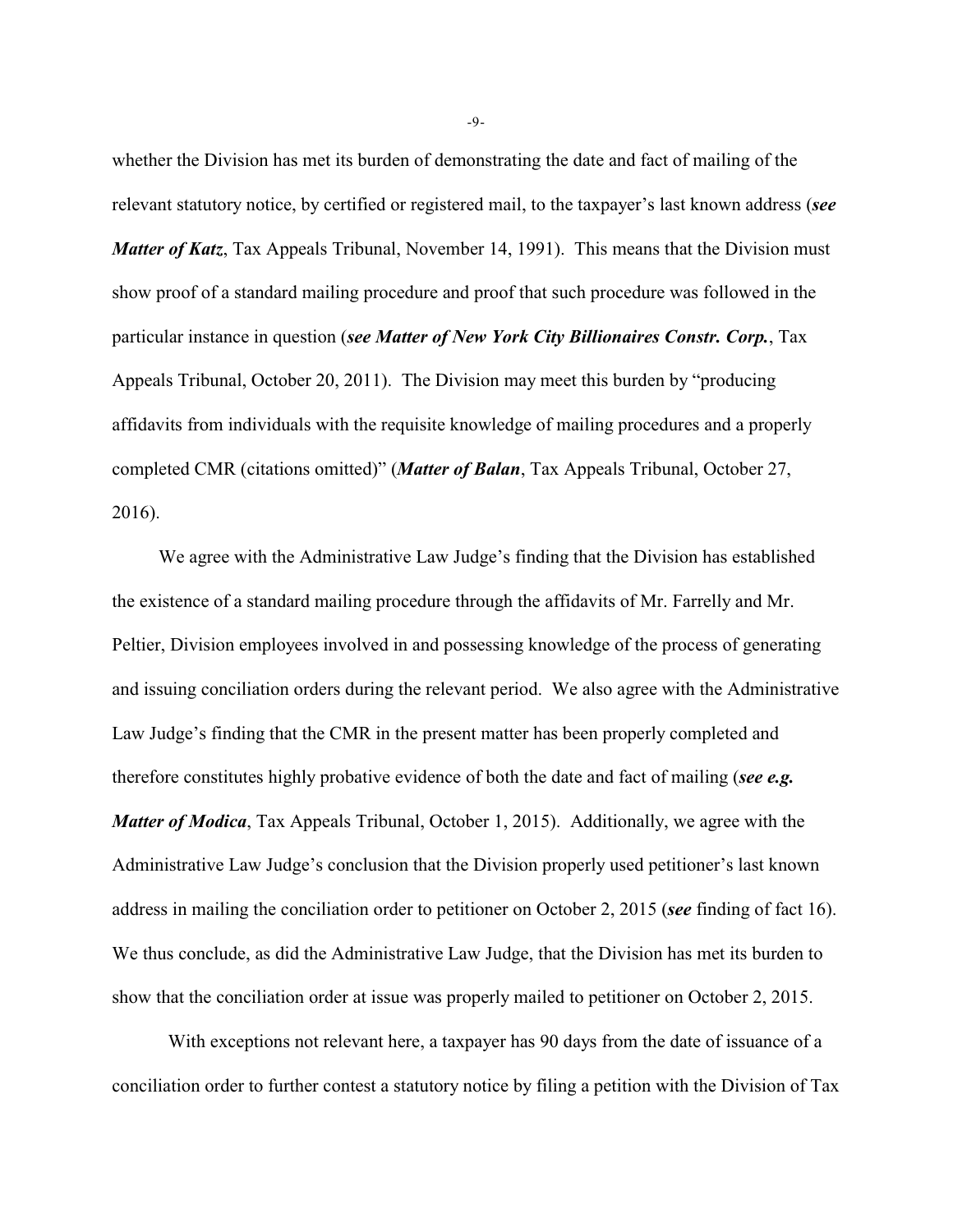Appeals (*see* Tax Law § 170 [3-a] [e]). It is well-established that the deadline for filing a petition is strictly enforced and that this Tribunal has no authority to extend the limitations period (*see Matter of Leibowitz*, Tax Appeals Tribunal, August 13, 2015). Furthermore, "extenuating circumstances do no provide a basis to excuse the late filing of a petition" (*id.*). In this regard, we have specifically rejected reliance on another to file a petition as an excuse for late filing (*see Matter of Perillo*, Tax Appeals Tribunal, August 2, 1990). We thus reject petitioner's excuse regarding his accountant's absence. Accordingly, the petition in this matter, filed on January 26, 2016, or 116 days after the conciliation order was issued, must be dismissed.

We note also that, given the untimely petition, we are precluded from addressing petitioner's arguments regarding the merits of his case (*see e.g. Matter of Modica*).

Finally, consistent with "our longstanding policy against considering evidence that was not made part of the record below," we do not accept into the record the document submitted with petitioner's supplemental reply letter brief and have not considered that document in the rendering of this decision (*Matter of Shi Ying Tan*, Tax Appeals Tribunal, October 16, 2014 citing *Matter of Schoonover*, Tax Appeals Tribunal, August 15, 1991).

Accordingly, it is ORDERED, ADJUDGED and DECREED that:

- 1. The exception of Jeremy Wiesen is denied;
- 2. The supplemental determination of the Administrative Law Judge is affirmed; and
- 3. The petition of Jeremy Wiesen is dismissed.